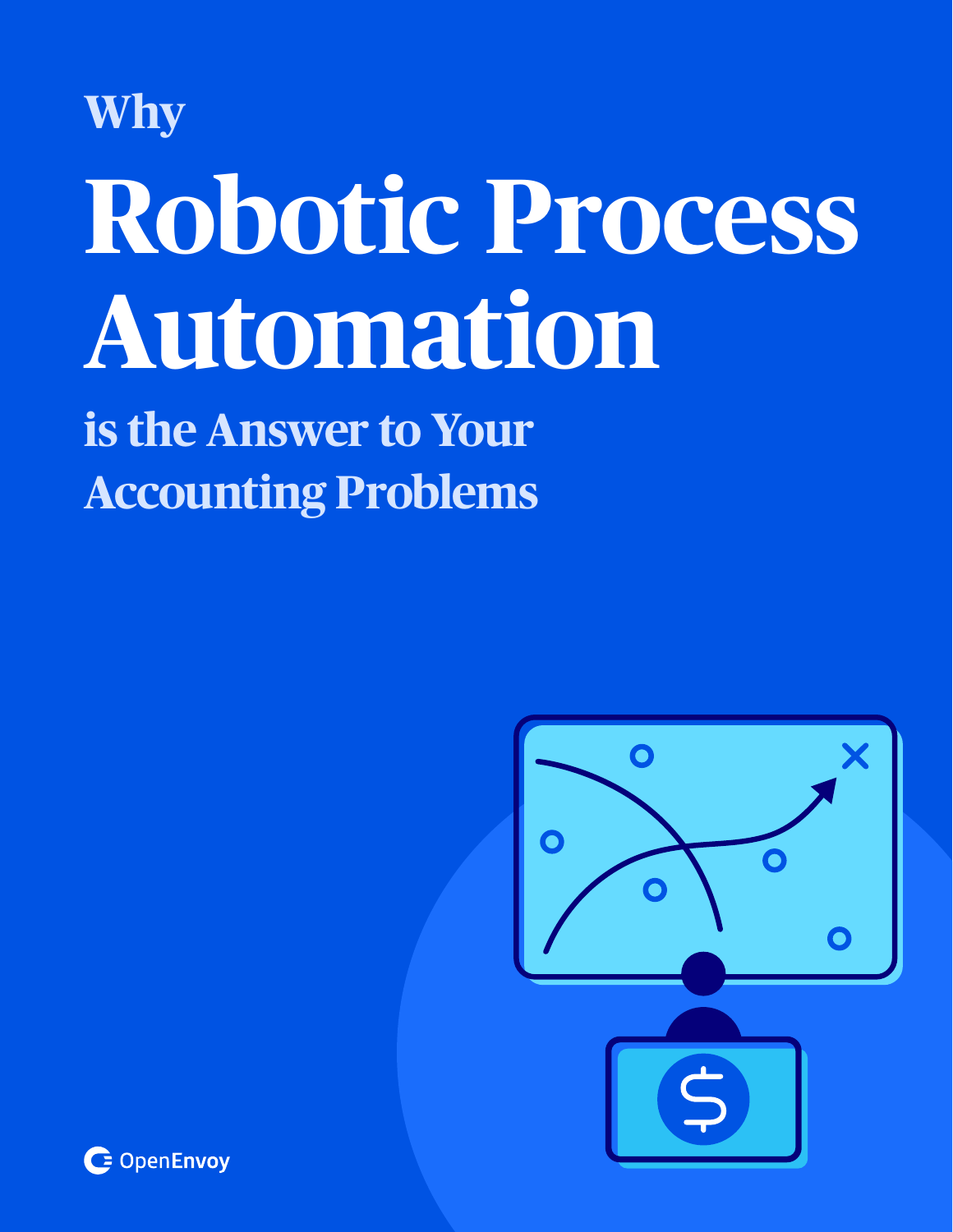## **Table of Contents**

G

| 03 | A Glimpse of the present                                     |
|----|--------------------------------------------------------------|
| 03 | What is RPA?                                                 |
| 04 | How your finance department can leverage automation tools    |
| 05 | The implementation of the technology is not the CPA's demise |
| 07 | Overcome the obstacles                                       |
| 80 | Getting your company in the game of RPA                      |
| 11 | Conclusion                                                   |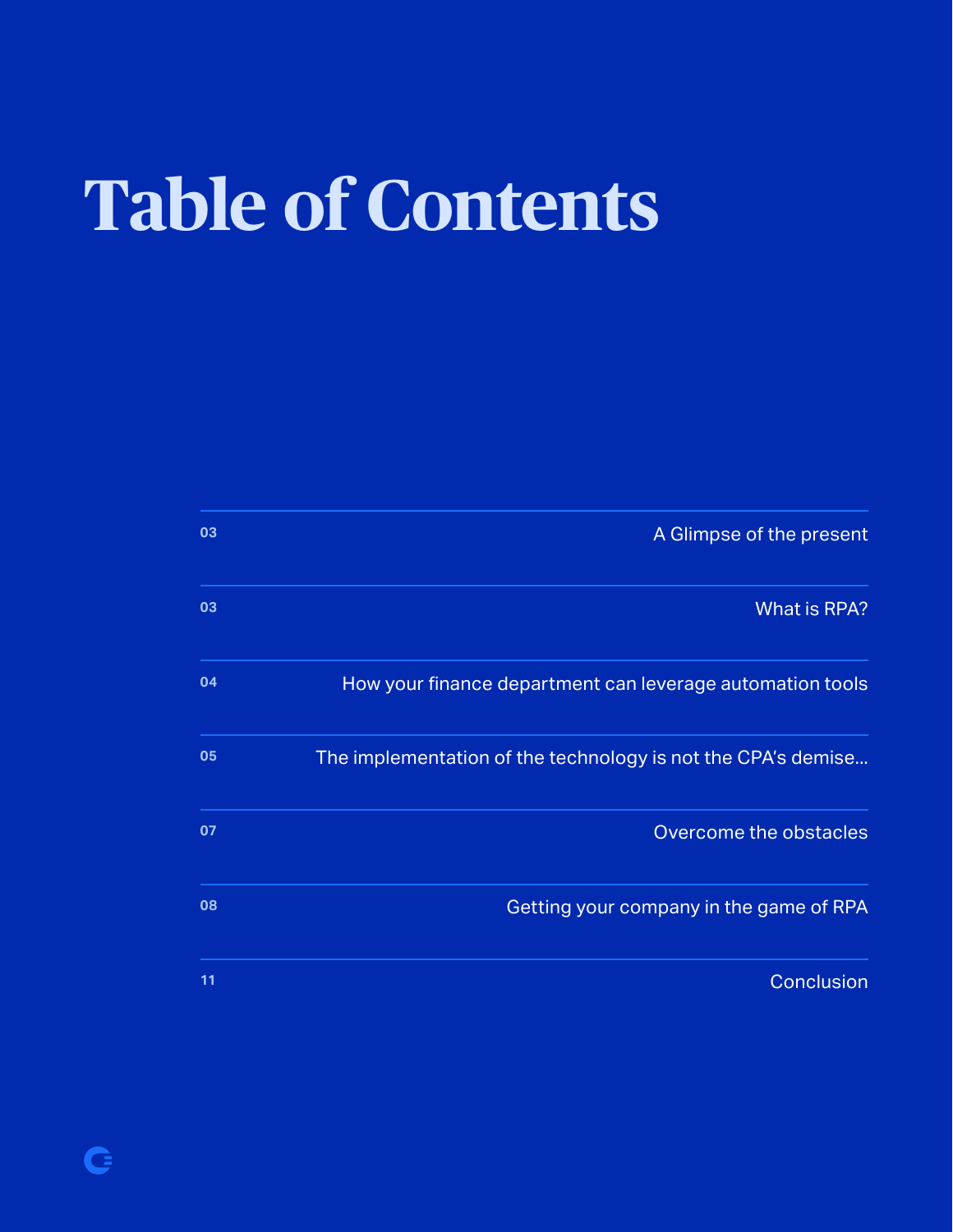## <span id="page-2-0"></span>**A glimpse at the present**

Robotic Process Automation (RPA) is not the future of how finance teams and accounting departments will complete tedious job duties, streamline processes, and efficiently maintain workflow. It is the present. Software robotics have proven to streamline processes, assist in company and team data compilation and storage, and eliminate once manual and tedious tasks such invoice auditing and number crunching. If RPA can do all of these things now, imagine where software robotics will be in five, 10, or 20 years from now. RPA, other AI systems and software are the solutions accountants, controllers, and CFOs have been searching for in order to save [time and money](https://openenvoy.com/blog/finance/time-vs-money-why-choose-when-you-can-save-both/) when it comes to how invoice auditing and accounting is done.



## **What is RPA?**

In a recent webinar titled RPA Disruption and Opportunity Creation, CEO and Founder of Duke AI, Marcus Cooksey, described RPA as "virtual bots that take the mundane human tasks and outsource them to robots." As a productivity tool, users can configure one or more bots that overlay software applications. The result is that the bots can mimic specific tasks within an overall business or IT process. These may include manipulating data, passing data to/from different applications, triggering responses, or executing a transaction ([Gartner](https://nividous.com/gartner-rpa-report-3-steps-to-start-your-rpa-journey?creative=513957797895&keyword=rpa&matchtype=e&network=g&device=c&gclid=CjwKCAjw7J6EBhBDEiwA5UUM2jtu52yrMTdgUrnasa19fnUBrYpBHzAKSar6rbl89aLXN2Dbodu-MxoCaXgQAvD_BwE) [Predicts 2021](https://nividous.com/gartner-rpa-report-3-steps-to-start-your-rpa-journey?creative=513957797895&keyword=rpa&matchtype=e&network=g&device=c&gclid=CjwKCAjw7J6EBhBDEiwA5UUM2jtu52yrMTdgUrnasa19fnUBrYpBHzAKSar6rbl89aLXN2Dbodu-MxoCaXgQAvD_BwE)).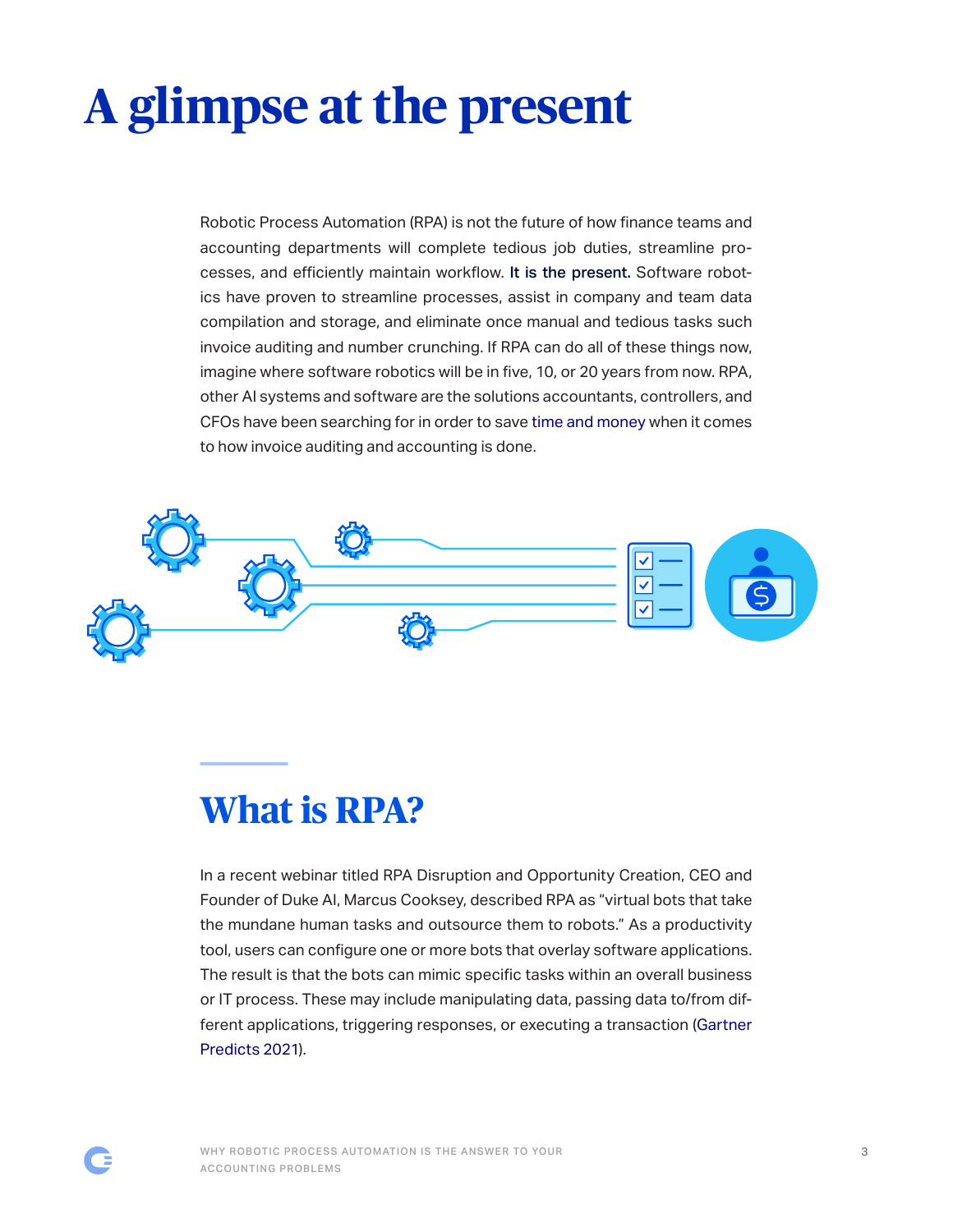<span id="page-3-0"></span>For finance and accounting departments, this means automating manual data entry, the sending and processing of financial documents, bookkeeping, number crunching client data including receipts and invoices, invoice auditing, and the generation of balance sheets and reports.

RPA is all about implementing systems to make workflow more efficient and cost-effective.

According to [Gartner](https://nividous.com/gartner-rpa-report-3-steps-to-start-your-rpa-journey?creative=513957797895&keyword=rpa&matchtype=e&network=g&device=c&gclid=CjwKCAjw7J6EBhBDEiwA5UUM2jtu52yrMTdgUrnasa19fnUBrYpBHzAKSar6rbl89aLXN2Dbodu-MxoCaXgQAvD_BwE), "the RPA software market is one of the fastest-growing segments in the enterprise software market. It is expected to reach over \$3 billion by 2024, on the back of double-digit growth rates."

## **How your finance department can leverage automation tools**

42% of financial operations can be fully automated ([McKinsey\)](https://www.mckinsey.com/business-functions/strategy-and-corporate-finance/our-insights/bots-algorithms-and-the-future-of-the-finance-function#).

RPA and specialized software are emerging as the answer to many of the problems those in financial services and accounting face. A recent [Forbes](https://www.forbes.com/sites/forbesnycouncil/2019/07/31/how-to-get-the-most-out-of-rpa-in-finance-and-accounting/?sh=74aa3b877cf3&utm_content=164567301&utm_medium=social&utm_source=linkedin&hss_channel=lcp-43237988) article claims that a survey conducted of 751 financial professionals found that on average, "it takes roughly seven days to complete the financial period closing process and two-thirds of respondents said that they rely heavily on spreadsheets. Considering that this increases both the time spent on financial statements as well as the risk of inaccurate results," implementing RPA is a strategic way to supplement and augment the human effort in workflows and processes such as this.



<sup>2</sup>% of financial operations can be fully automated. fully automated.

[\(McKinsey\)](https://www.mckinsey.com/business-functions/strategy-and-corporate-finance/our-insights/bots-algorithms-and-the-future-of-the-finance-function#)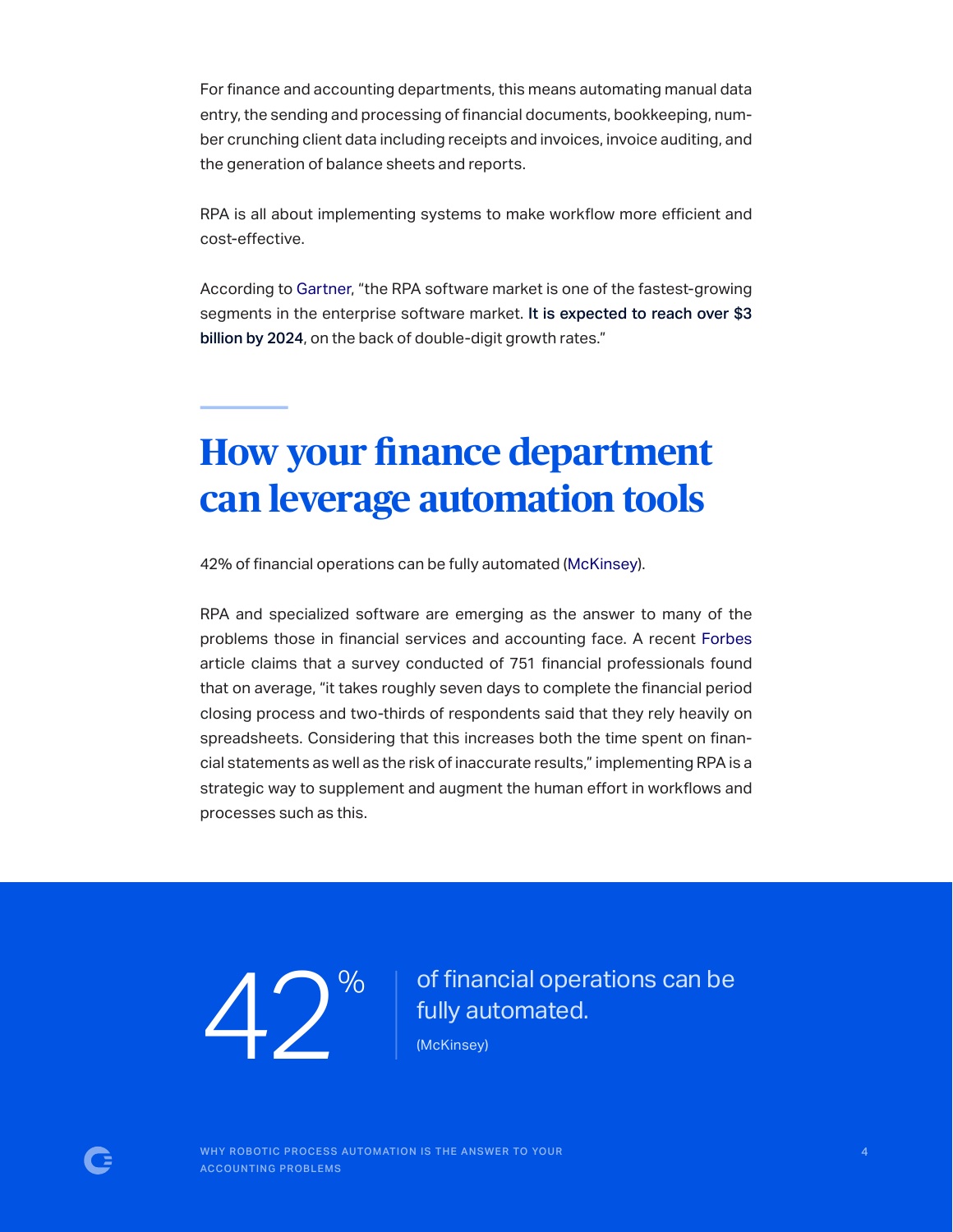<span id="page-4-0"></span>RPA and automation software can be used in a multitude of ways including: invoice auditing and analysis, invoice vs. contract comparisons, financial closings processes, data reporting, payment processing, collections notifications, and number crunching. "Intelligent character recognition makes it possible to automate a variety of mundane, time-consuming tasks that used to take thousands of work hours and inflate payrolls. For finance and AP teams, artificial intelligence-enabled software verifies data and generates reports according to the given parameters, reviews documents, and extracts information from forms" ([Towards Data Science\)](https://towardsdatascience.com/the-growing-impact-of-ai-in-financial-services-six-examples-da386c0301b2).

The benefits have been reducing operational costs and increasing compliance by reducing room for human error.

When a high volume of manual, repetitive tasks is in play, automation has proven to reduce human workload by 60% with a 90% overall success rate [\(Forbes](https://www.forbes.com/sites/forbesnycouncil/2019/07/31/how-to-get-the-most-out-of-rpa-in-finance-and-accounting/)).

As companies and teams begin to implement RPA into their systems, keep in mind that the goal is not to replace people, but to free up the time of analysts, accountants, financial planners and to put their time and energy toward big picture creative planning.

## **The implementation of technology is not the CPA's demise...**

...but, it could call for a change in daily job duties.

The volume of data that accountants must work with today is unprecedented and growing. Accounting teams are being asked to do more with the basic programs that have been used since the early 2000s. For those that are still using manual processes to do this work, the burden is tremendous.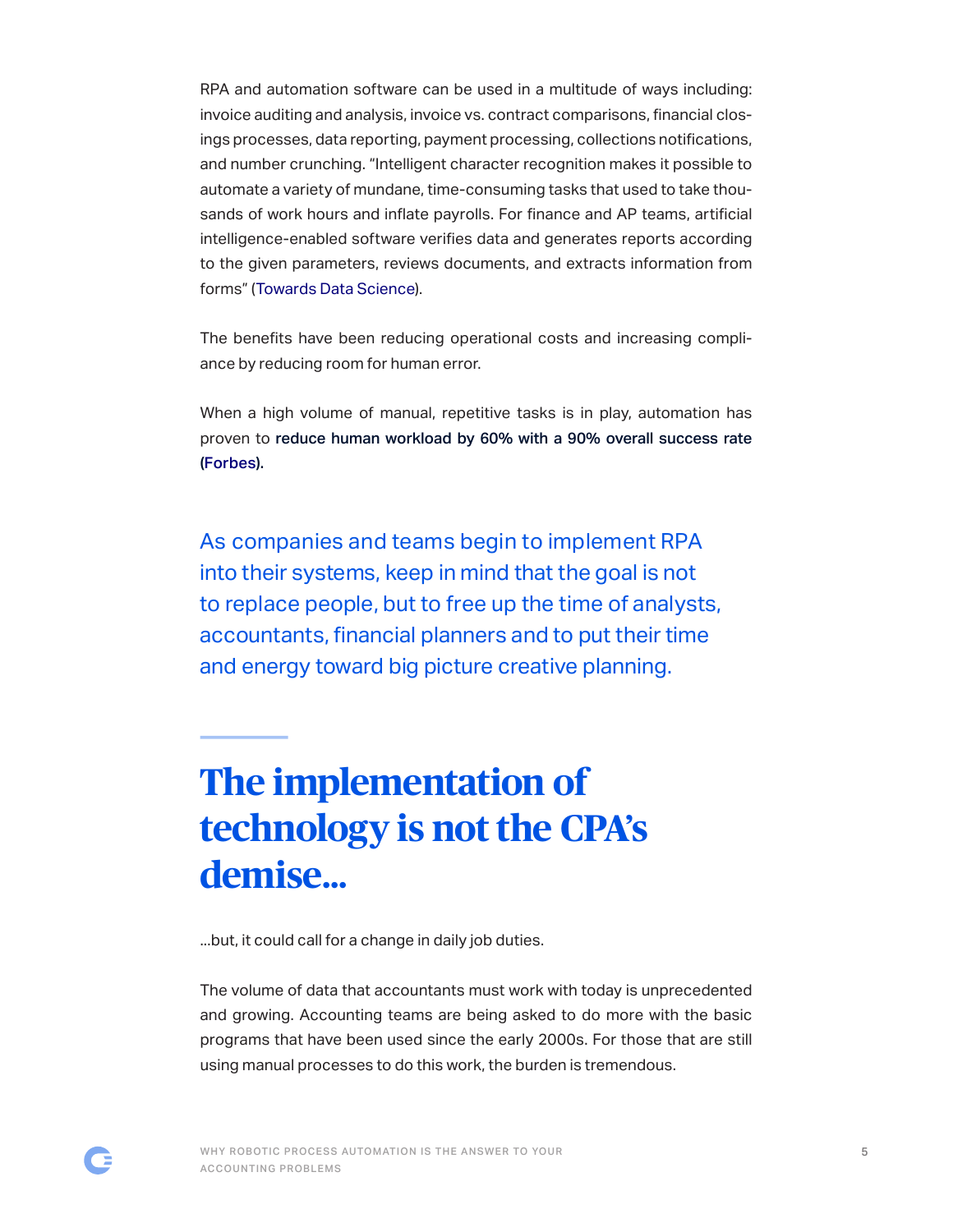Accounting teams spend hours inputting data into excel sheets, examining invoices for discrepancies, and comparing those invoices to original contracts. Scaling these practices to an entire team that manages the accounts of over 2,000 suppliers is untenable. But with RPA software, accounting teams will now be able to focus on big picture financial goals. They can spend their time and energy looking for ways to cut costs and drive revenue, and ultimately, ensure accurate and timely accounting work. In accounting and finance, companies are leveraging these technologies to increase efficiency and streamline business processes. But with these gains comes fear of replacement.

In a 2019 [survey](https://www.roberthalf.com/research-and-insights/workplace-research/the-future-of-work) by Robert Half, 12% of workers indicated automation would have a negative impact on their job by:

- Eventually eliminating their role
- Reducing opportunities for creativity and problem-solving
- Forcing excessive reliance on technology to do their job

However, workers who believe technology will have a positive impact on jobs recognize that AI and RPA will require them to develop new skills and processes.

According to [Accounting Today,](https://www.accountingtoday.com/opinion/no-automation-wont-kill-the-cpa?utm_content=163921332&utm_medium=social&utm_source=linkedin&hss_channel=lcp-43237988) technology and CPAs will have a strategic partnership. "The value of the finance and accounting team has never been its ability to count and crunch numbers. Rather, its power to analyze financial and

operational results of the business and use those insights to drive better strategic decisions is where its value lies."



While technology can crunch numbers and organize data, humans are still needed to make logical and ethical decisions. Technology is not eliminating jobs for CPAs, but allowing them to focus on the higher value work they were trained to do. Specialized technologies including RPA are risk mitigators, time savers, and ROI drivers that will aid, not inhibit, the success and productivity of CPAs.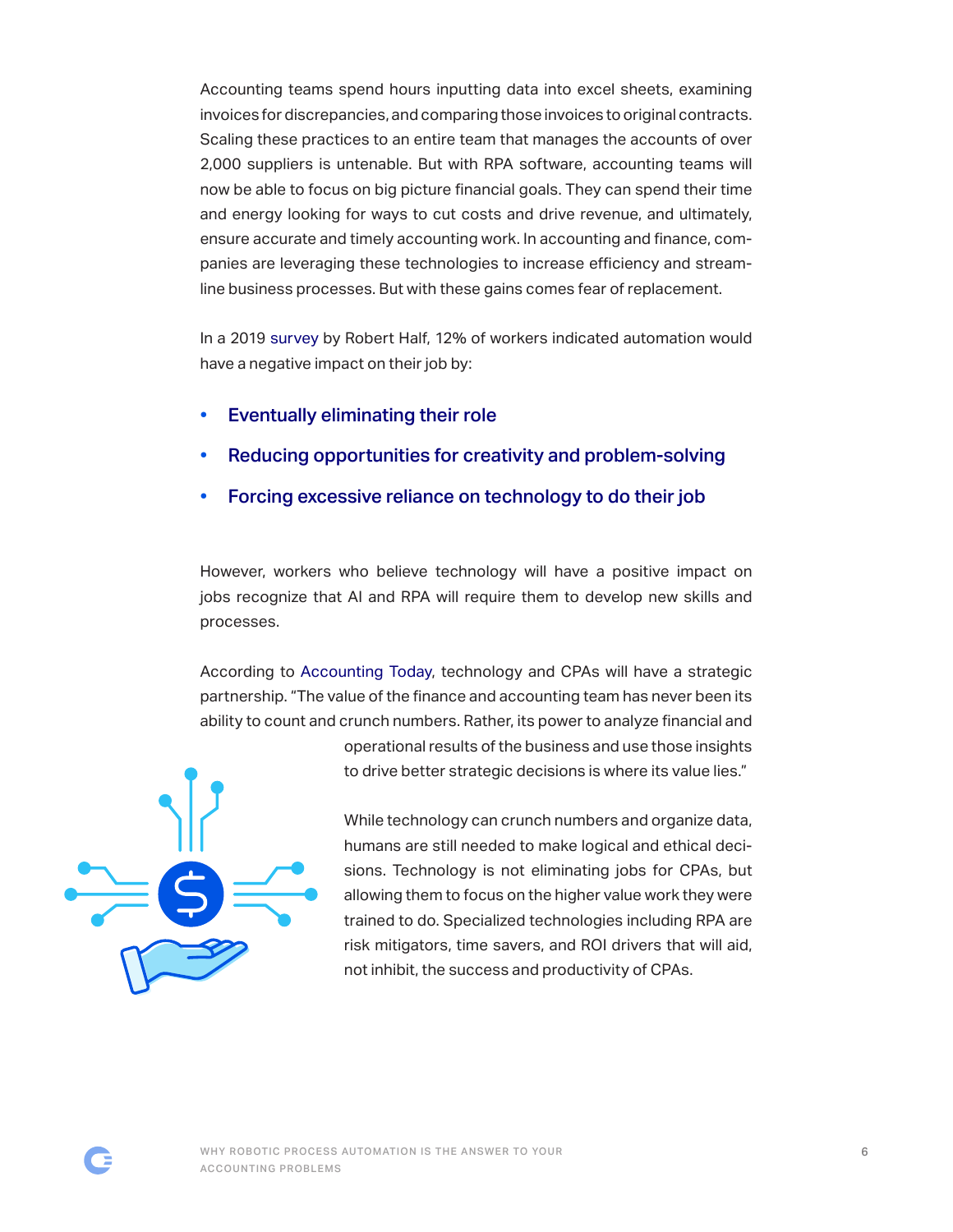<span id="page-6-0"></span>

**65% of senior management expects**<br>positive changes from the use c<br>Al in financial services. positive changes from the use of AI in financial services.

[\(Forbes\)](https://www.forbes.com/sites/rogeraitken/2018/11/28/global-financial-services-bullish-on-ai-the-disruptive-tech-frontrunner/#35d7792e2311)

### **Overcome the obstacles**

Others are doing it, so why aren't you?

65% of senior financial management expects positive changes from the use of AI in financial services ([Forbes\)](https://www.forbes.com/sites/rogeraitken/2018/11/28/global-financial-services-bullish-on-ai-the-disruptive-tech-frontrunner/#35d7792e2311).

Many organizations already use financial and accounting software for account reconciliations, invoice auditing, transaction processing, and variance resolution. However, the automation component is a game changer and is what sets apart great companies from the good.

[Accounting Today](https://www.accountingtoday.com/opinion/no-automation-wont-kill-the-cpa) states: "automation in the accounting and finance departments can help organizations improve the quality of their governance, reduce risk [by detecting fraud], deliver more insight, better manage working capital, and improve financial reporting by performing repetitive processes within the software."

One obstacle that stands between a company and RPA integration is cost. Upfront fees for licensing, integrations, and on-demand support are things that some startups and small businesses simply cannot afford. Additionally, the bureaucracy, red tape, and approval processes that well-established enterprises face can be a challenge when it comes to making a case for introducing new processes to what may seem like a well-oiled machine.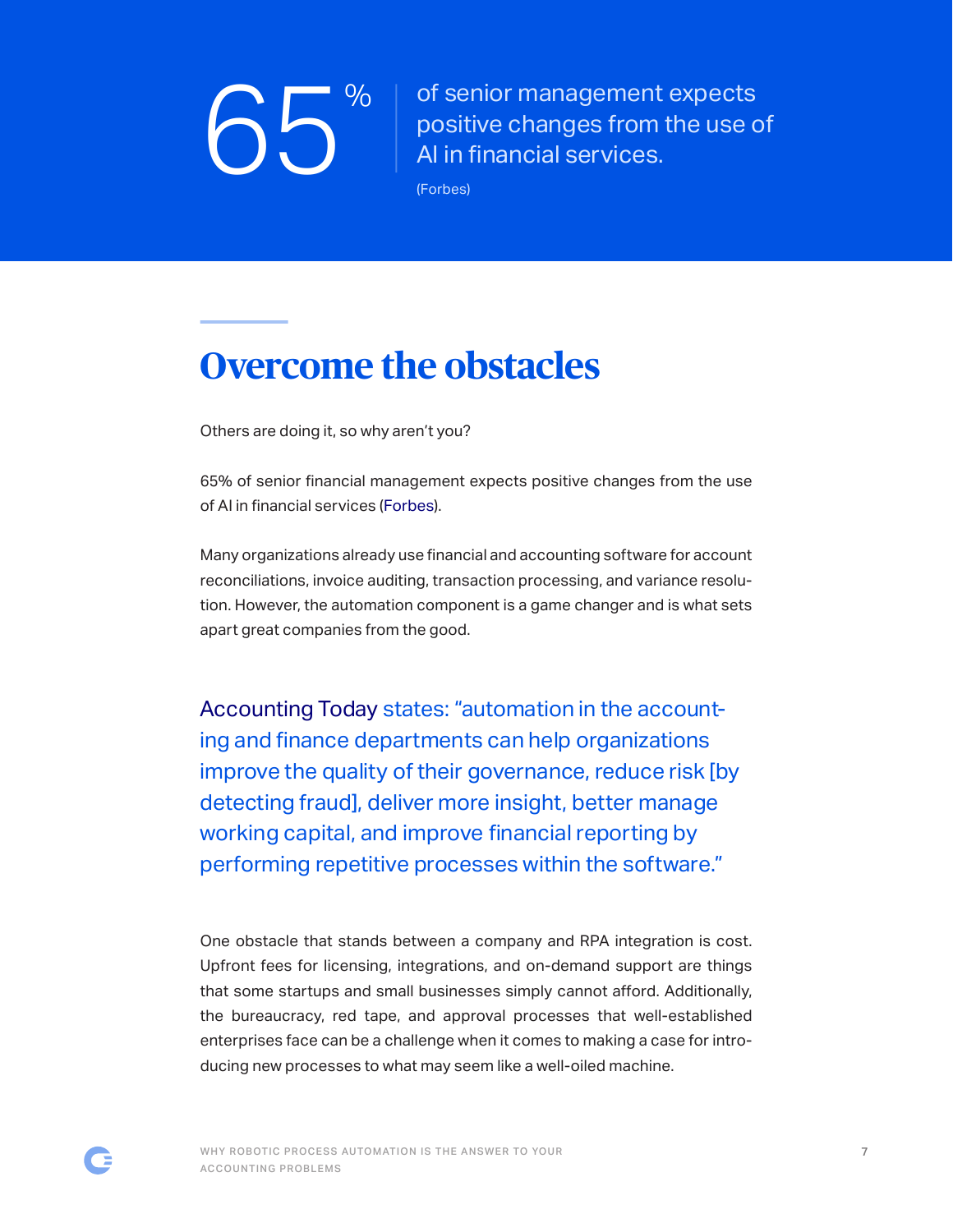<span id="page-7-0"></span>While there is an upfront cost, "forward-thinking industry leaders look to robotic process automation when they want to cut operational costs and boost productivity" ([Towards Data Science\)](https://towardsdatascience.com/the-growing-impact-of-ai-in-financial-services-six-examples-da386c0301b2). In fact, implementing robotic processes for the high-frequency, repetitive tasks and eliminating chance for human error is so beneficial that Ernst & Young [reported](https://www.ey.com/Publication/vwLUAssets/EY_-_Robotic_process_automation_in_the_Finance_function_of_the_future/$FILE/EY-robotic-process-automation-in-the-finance-function-of-the-future-2016.pdf) a 50%-70% cost reduction for these kinds of tasks, and Forbes calls it a "[Gateway Drug to AI](https://www.forbes.com/sites/tomdavenport/2018/10/29/robotic-process-automation-a-gateway-drug-to-ai-and-digital-transformation/?sh=763afbcb3a70) [and Digital Transformation.](https://www.forbes.com/sites/tomdavenport/2018/10/29/robotic-process-automation-a-gateway-drug-to-ai-and-digital-transformation/?sh=763afbcb3a70)"

The article by Towards Data Science titled [The Growing Impact of AI in](https://towardsdatascience.com/the-growing-impact-of-ai-in-financial-services-six-examples-da386c0301b2) [Financial Services: Six Examples](https://towardsdatascience.com/the-growing-impact-of-ai-in-financial-services-six-examples-da386c0301b2) explains how JP Morgan Chase has been successfully leveraging RPA to perform tasks such as extracting data, complying with Know Your Customer regulations, and capturing documents. RPA is one of "[five emerging technologies](https://www.jpmorgan.com/global/cib/ts/demystifying-tech)" JP Morgan Chase uses to enhance the cash management process.

When it comes to overcoming the obstacle of funding, Duke AI CEO, Cooksey, points out that business is always about determining where more profit can be made. However, he notes that if back end costs are reduced (by 50%-70% as pointed out by Ernst and Young), then there is no need to stretch to find ways to increase profit.

Funding and implementing RPA software will be easier for some than others, but the longer your company waits, the further behind they will fall.

## **Getting your company in the game of RPA**

The question of "where do we start?" is one that is creeping into the minds of CFOs and decision makers at enterprises that feel the weight of manual, mundane tasks of their finance departments.

AI Multiple addresses this very question in their article [Top 4 RPA Use Cases /](https://research.aimultiple.com/rpa-finance/?utm_content=162756123&utm_medium=social&utm_source=linkedin&hss_channel=lcp-43237988) [Applications in Finance in 2021](https://research.aimultiple.com/rpa-finance/?utm_content=162756123&utm_medium=social&utm_source=linkedin&hss_channel=lcp-43237988) by laying out the finance processes each team should look to automate in order to see immediate ROI and benefits.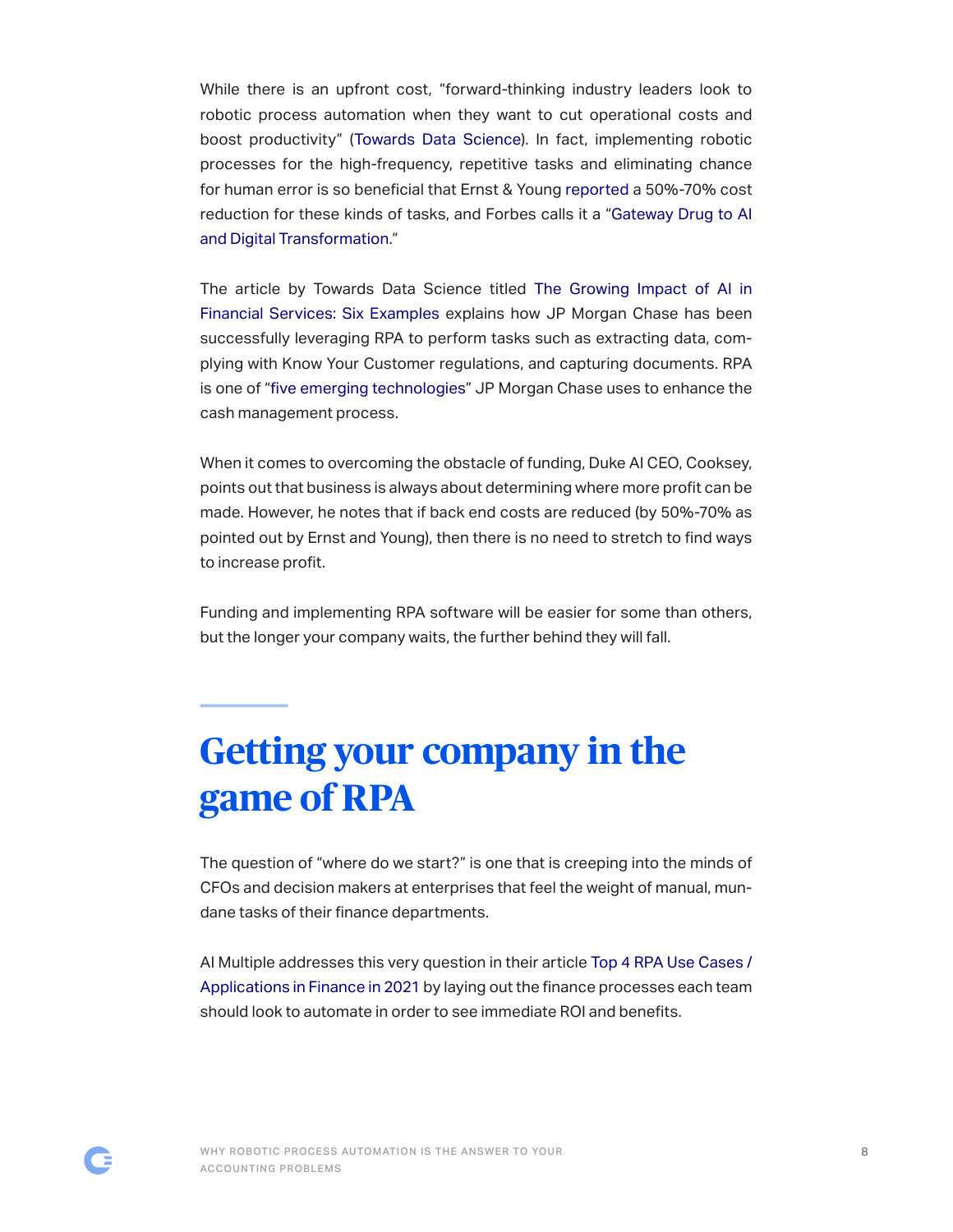#### 1. Accounts Payable (AP) and Accounts Receivable (AR) Automation

RPA bots can automate most accounts payable and receivable tasks because they include repetitive tasks, such as:

**Managing outgoing documents:** Auto generating invoices and orders to be sent out. Offers received from suppliers can be used to generate orders. Customer contracts can be used to generate invoices.

#### Managing incoming documents:

- Extracting data from invoices or orders received from suppliers and customers in numerous different formats
- Matching invoices to purchase orders
- Matching orders to offers
- Invoice routing for approvals
- Invoice filing and retrieval
- Processing payments

#### 2. Financial Controls

RPA bots produce dependable data because they follow standard procedure and do not skip steps by accident so they reduce compliance issues in automated processes.

RPA bots can also be used to aggregate compliance-related data from various sources into a single system. Using this aggregated data, the finance function can implement necessary monitoring and alerting functionality to identify oversights and errors in a timely manner.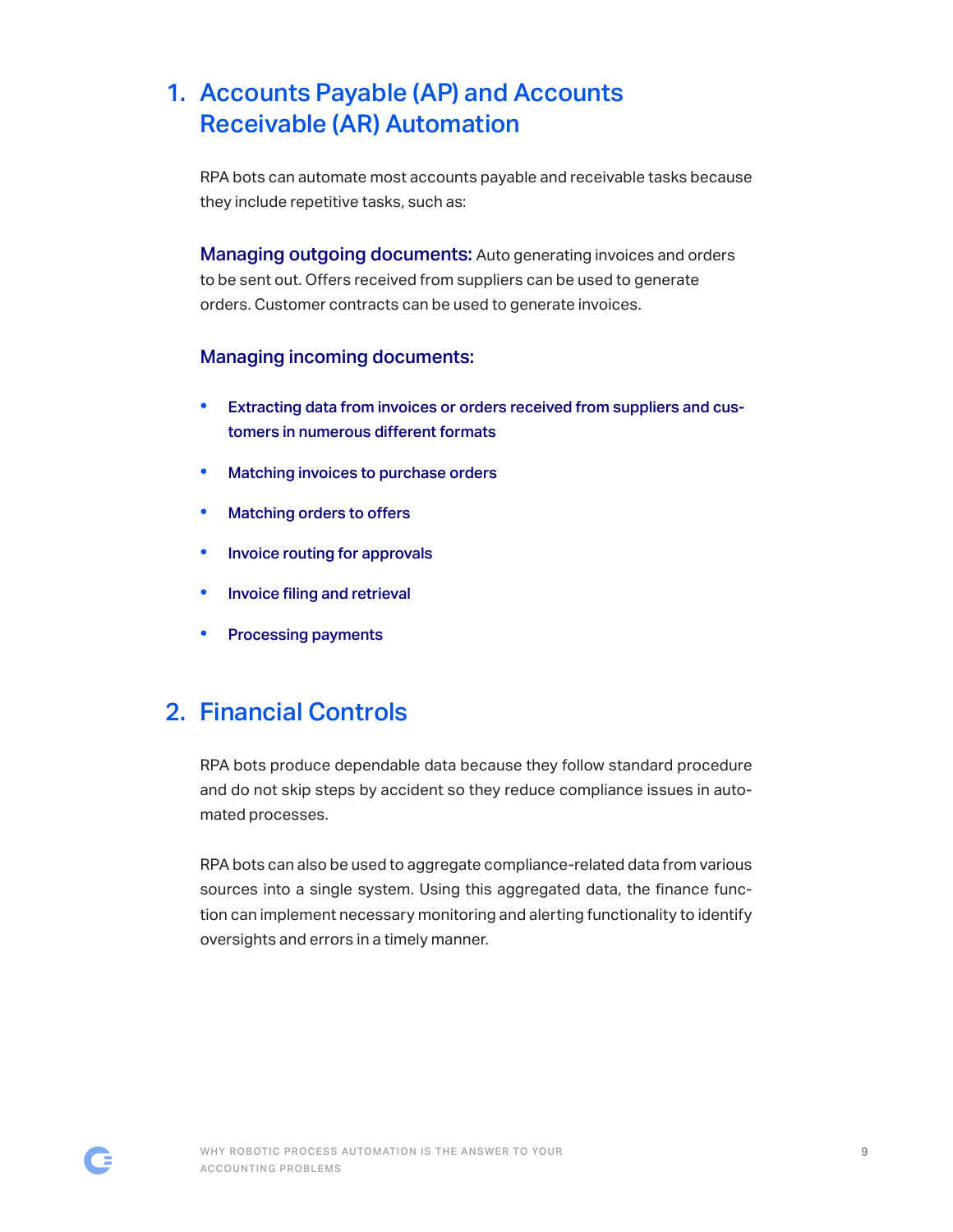#### 3. Report Automation

Reporting can at least be partially automated. Examples include:

**Investor reporting:** such as annual reports

**Regulatory reporting:** such as for tax purposes, including income tax. This is especially useful since regulatory reporting errors can be costly from a reputational and financial perspective and increased automation can reduce errors.

#### 4. Financial Planning

Forecasting: Analyzing latest financial trends in the business and researching the market to build accurate forecasts

Comparing results vs. plans: Forecasts need to be compared with actuals to improve future forecasting accuracy and to measure the performance of the business and identify improvement points. This activity involves loading accounting balances into financial planning systems and creating variance reports. These variance reports compare actual results with forecasts in detail.

Both financial planning activities involve gathering data inputs, formatting the data, and aggregating them in an easy-to-understand format for all stakeholders. This is a great match for RPA bots' capabilities. RPA in financial planning allows businesses to provide forecasts at a faster rate and constantly have an updated view of the latest capital expenditures, investments, and financial statements.

#### TOP 4 RPA USE CASES / APPLICATIONS IN FINANCE IN 2021



Accounts Payable (AP) and Accounts Recievable (AR) Automation



Financial Controls **Report Automation** Financial Planning



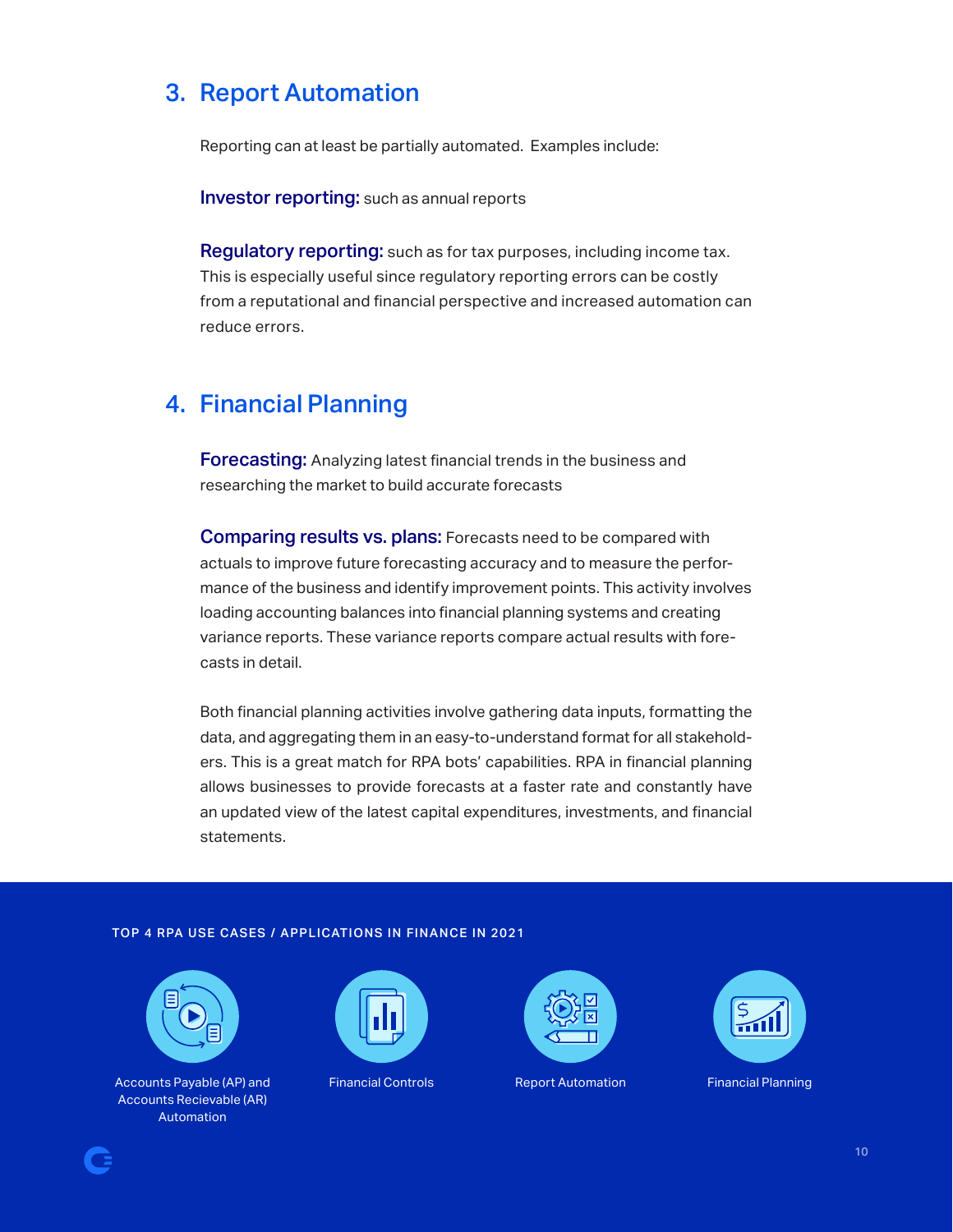## <span id="page-10-0"></span>**Conclusion**

Historically, finance team responsibilities include a number of highly manual and time-intensive processes such as account reconciliations and manual journal entries. The processes of the past were once effective, but are no longer scalable with consideration to time and money.

Emerging technologies such as AI and RPA are changing the way work is done in every industry and the market size for RPA alone is expected to exceed \$3 billion by 2024, according to Gartner.

Thus far, automation in the finance department and among AP teams has reduced costs and detected fraud risks with technological accuracy and speed, allowing accountants and finance personnel to analyze, strategize, and plan for the future. Entire careers have been built on finding numbers, entering them in a certain spot, and performing routine calculations. But is that really the value accountants provide?



▔▆